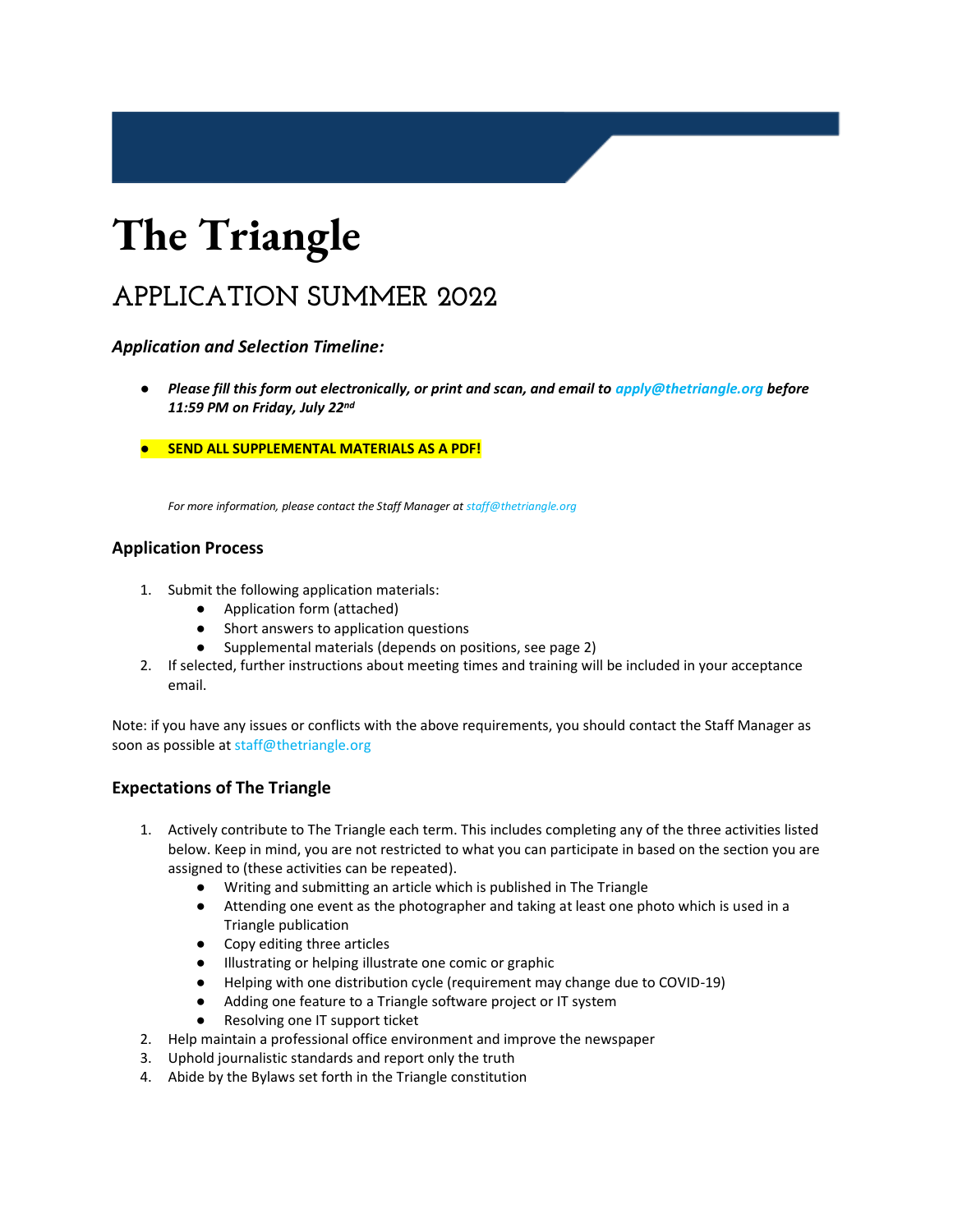## **APPLICATION SUMMER 2022**

● *Please fill this form out electronically, or print and scan, and email to apply@thetriangle.org before 11:59 PM on Friday, July 22nd*

● **SEND ALL SUPPLEMENTAL MATERIALS AS A PDF!** 

Name: Birth Date (MM/DD/YY): Phone Number: Drexel Email: Major: Minor/Concentration: Year:

- ❏ Freshman
- ❏ Sophomore
- ❏ Pre Junior
- ❏ Junior
- ❏ Senior
- ❏ Graduate Student

Co-op Cycle:

- ❏ Fall/Winter
- ❏ Spring/Summer

How did you hear about The Triangle?

What other clubs or organizations are you in/plan to be in?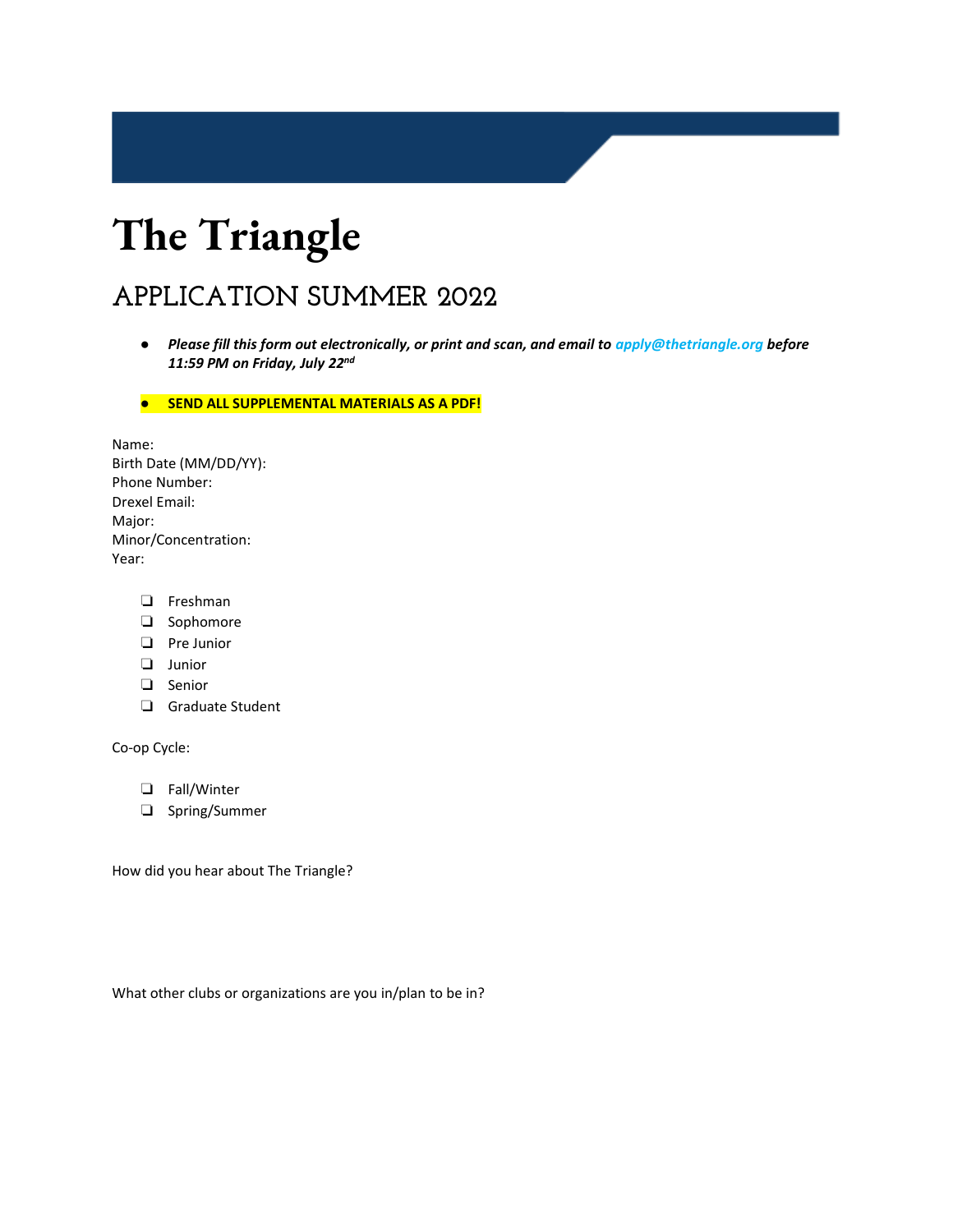## **APPLICATION SUMMER 2022**

*Please rank the areas you are interested in by numerical order, 1 being the most interested. Do not rank areas you are not interested in. These choices are non-binding and you may move positions at The Triangle at any time.* 

| News Writing*          |  |
|------------------------|--|
| Opinion Writing*       |  |
| Entertainment Writing* |  |
| Sports Writing*        |  |
| Photography**          |  |
| Comics/humor writing*  |  |
| Copy Editing           |  |
| Graphic Design**       |  |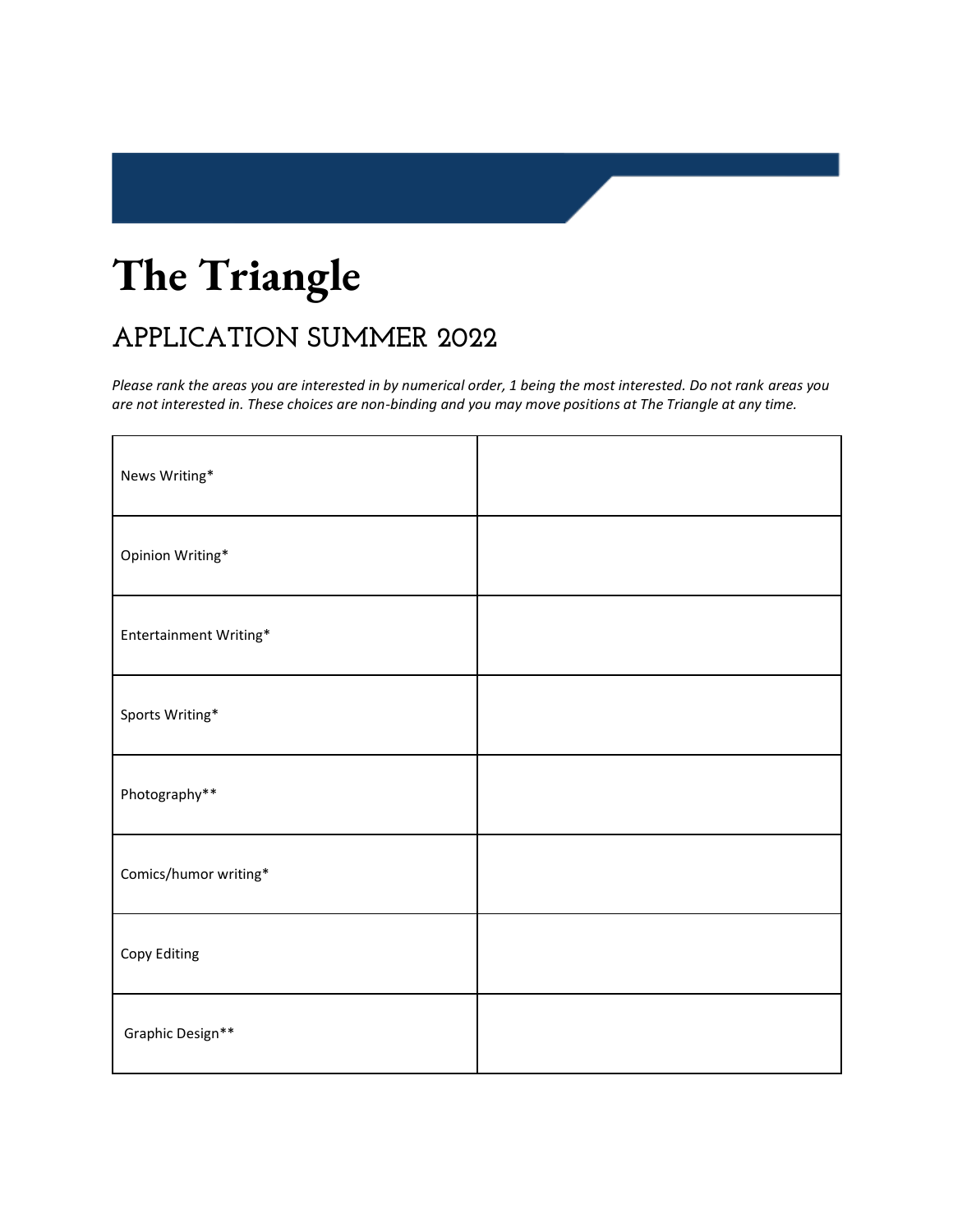| Distribution (this role may change due to COVID-19)               |  |
|-------------------------------------------------------------------|--|
| <b>Information Technology</b><br>Business/Finance/Sales/Marketing |  |

## **APPLICATION SUMMER 2022**

### **Supplemental Materials**

- *Please fill this form out electronically, or print and scan, and email to apply@thetriangle.org before 11:59 PM on Friday, July 22nd*
- **SEND ALL SUPPLEMENTAL MATERIALS AS A PDF!**

*If you ranked a position that includes a \* after, please complete one of the writing prompts below. Answers to the prompts should be submitted in a separate Microsoft Word document or PDF and be at least one page in length.* 

- 1. If you chose or are interested in comics/humor writing, write something funny. It doesn't have to be an article. It could be a top 10 list, horoscope, an actual comic, or something we haven't thought of.
- 2. Write a news story about a current event that happened in Philadelphia.
- 3. Write a review. It could be a movie review, food review, TV review or a review of anything that sparks your interest.
- 4. Write or supply something you have already written that pertains to news, opinion, arts and entertainment or sports.

*If you ranked a position that includes a \*\* after, please provide a few of your own samples of your work as a portfolio. The pieces you choose should represent your abilities as an artist.* 

Number of works attached:

If you ranked Graphic Design, what programs do you know/what experience do you have with graphic design?

If you ranked Information Technology, what experience do you have in this field?